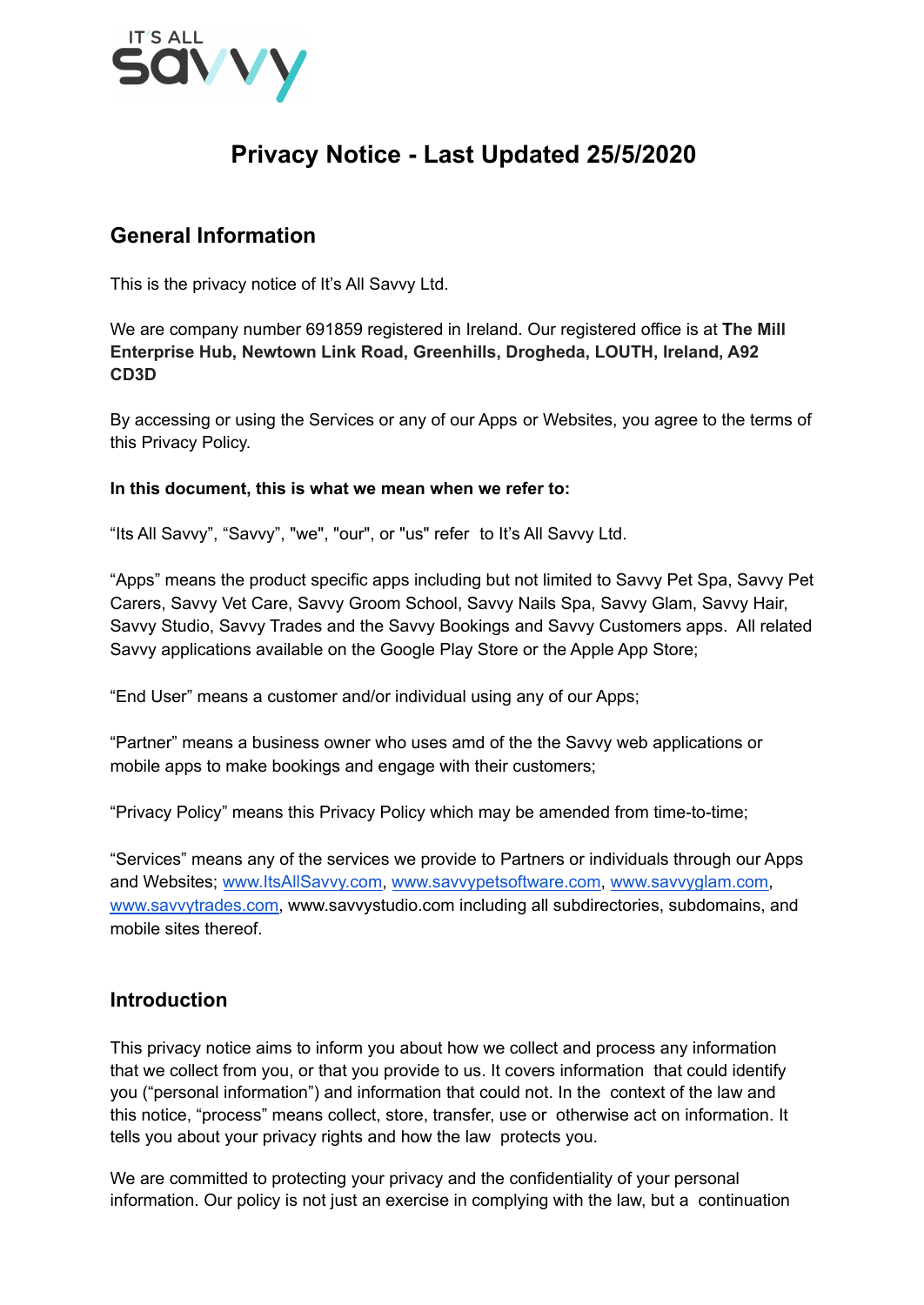

of our respect for you and your personal information.

We undertake to preserve the confidentiality of all information you provide to us, and hope that you reciprocate.

Our policy complies with the Data Protection Act 2018 (Act) accordingly incorporating the EU General Data Protection Regulation (GDPR).

The law requires us to tell you about your rights and our obligations to you in regards to the processing and control of your personal data. We do this now, by requesting that you read the information provided at http://www.knowyourprivacyrights.org

Except as set out below, we do not share, or sell, or disclose to a third party, any information collected through our website or apps.

Links to Third Party Websites This Privacy Policy applies solely to the personal information collected by Its All Savvy and does not apply to third party websites.

Its All Savvy is not responsible for the privacy policies of third party websites.

#### **Data Protection Officer**

We have appointed a data protection officer (DPO) who is responsible for ensuring that our policy is followed.

If you have any questions about this privacy notice, including any requests to exercise your legal rights, please contact our DPO, Lisa Gill at lisa@itsallsavvy.com.

#### **Data we process**

We may collect, use, store and transfer different kinds of personal data about you. We have collated these into groups as follows:

Your identity includes information such as first name, last name, title, and other identifiers that you may have provided at some time.

Your contact information includes information such as billing address, email address, telephone numbers and any other information you have given to us for the purpose of communication or meeting.

Your financial data includes information such as your bank account and payment card details.

Transaction data includes details about payments or communications to and from you and information about products and services you have purchased from us.

Technical data includes your internet protocol (IP) address, browser type and version, time zone setting and location, browser plug-in types and versions, operating system and platform and other technology on the devices you use to access this website.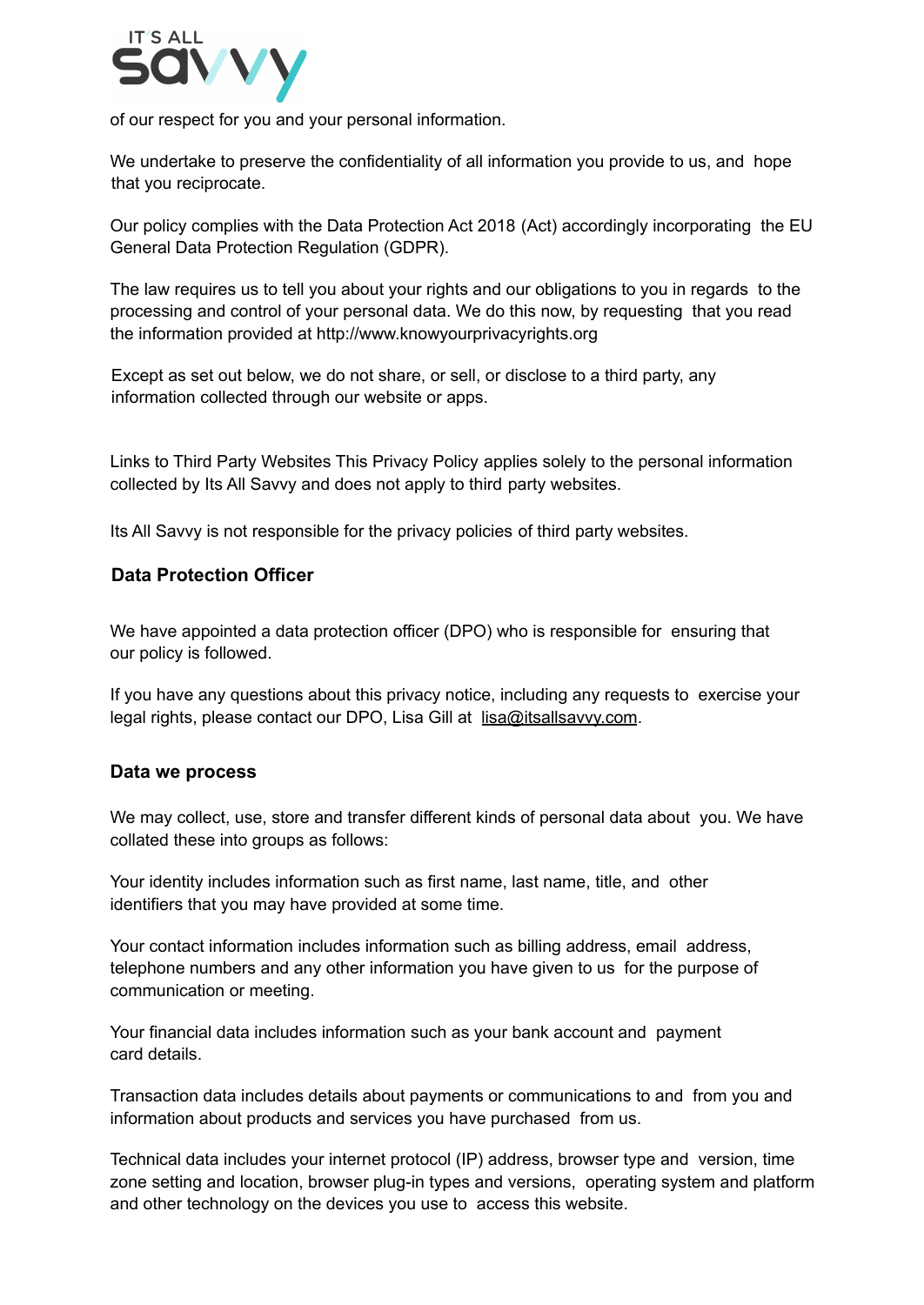

Your profile includes information such as your username and password, purchases or orders made by you.

Marketing data includes your preferences in receiving marketing from us; communication preferences; responses and actions in relation to your use of our services.

We may aggregate anonymous data such as statistical or demographic data for any purpose. Anonymous data is data that does not identify you as an individual. Aggregated data may be derived from your personal data but is not considered personal information in law because it does not reveal your identity.

For example, we may aggregate profile data to assess interest in a product or service.

However, if we combine or connect aggregated data with your personal information so that it can identify you in any way, we treat the combined data as personal information and it will be used in accordance with this privacy notice.

## **If you do not provide personal information we need**

Where we need to collect personal data by law, or under the terms of a contract we have with you, and you fail to provide that data when requested, we may not be able to perform that contract. In that case, we may have to stop providing a service to you. If so, we will notify you of this at the time.

#### **Information we process because we have a contractual obligation with you**

When you create an account on our website, buy a product or service from us, or otherwise agree to our terms and conditions, a contract is formed between you and us.

In order to carry out our obligations under that contract we must process the information you give us. Some of this information may be personal information.

We may use it in order to:

- verify your identity for security purposes
- sell products to you
- provide you with our services
- provide you with suggestions and advice on products, services and how to obtain the most from using our website

We process this information on the basis there is a contract between us, or that you have requested we use the information before we enter into a legal contract.

We shall continue to process this information until the contract between us ends or is terminated by either party under the terms of the contract.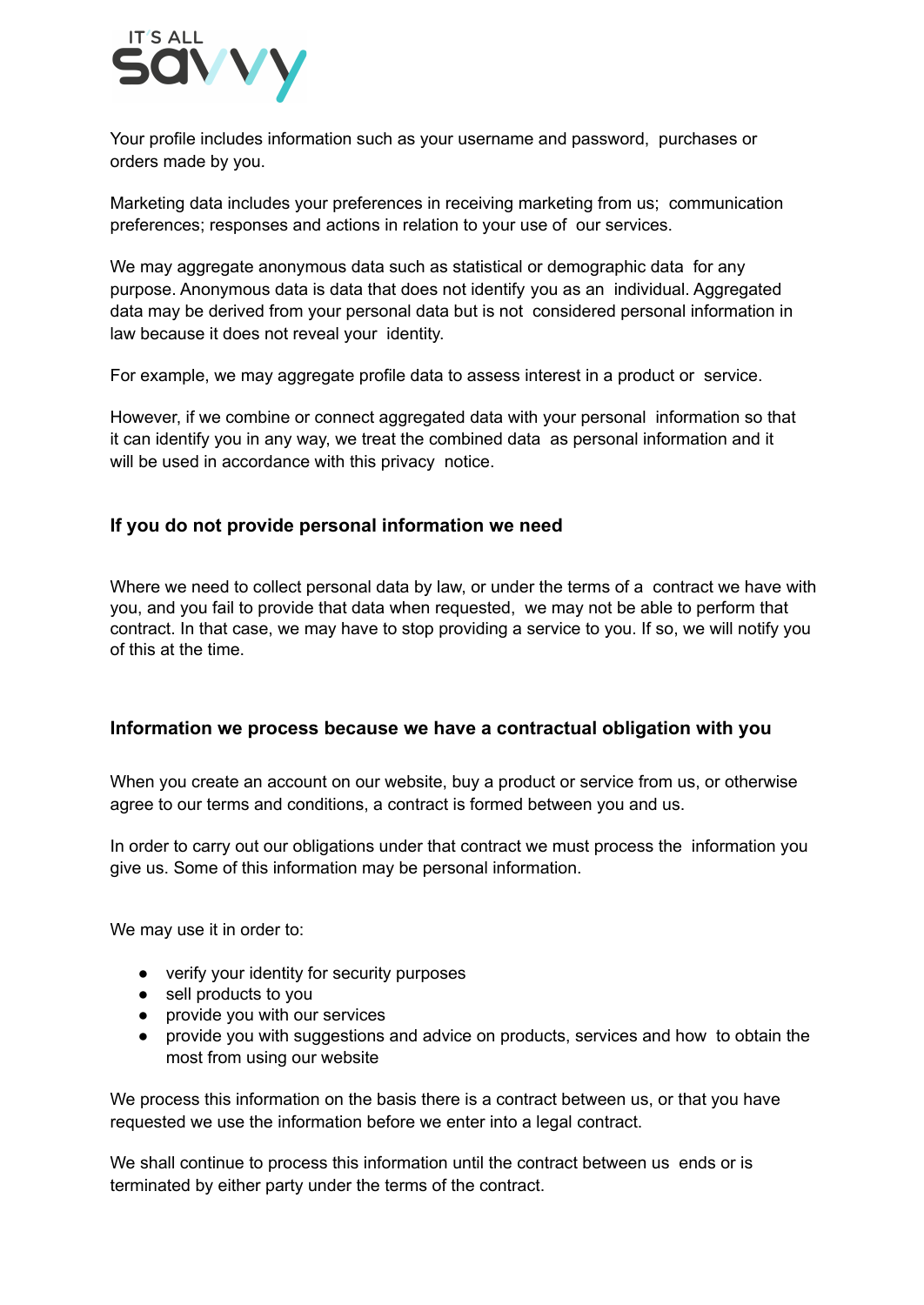

#### **Information we process with your consent**

Through certain actions when otherwise there is no contractual relationship between us, such as when you browse our website or ask us to provide you more information about our business, including our products and services, you provide your consent to us to process information that may be personal information.

Wherever possible, we aim to obtain your explicit consent to process this information, for example, by asking you to agree to our use of cookies.

We continue to process your information on this basis until you withdraw your consent or it can be reasonably assumed that your consent no longer exists.

You may withdraw your consent at any time by instructing us help@itsallsavvy.com. However, if you do so, you may not be able to use our website or our services further.

#### **Information we process for the purposes of legitimate interests**

We may process information on the basis there is a legitimate interest, either to you or to us, of doing so.

Where we process your information on this basis, we do after having given careful consideration to:

- whether the same objective could be achieved through other means
- whether processing (or not processing) might cause you harm
- whether you would expect us to process your data, and whether you would, in the round, consider it reasonable to do so.

For example, we may process your data on this basis for the purposes of:

- record-keeping for the proper and necessary administration of our business
- responding to unsolicited communication from you to which we believe you would expect a response
- protecting and asserting the legal rights of any party
- insuring against or obtaining professional advice that is required to manage business risk
- protecting your interests where we believe we have a duty to do so

#### **Information we process because we have a legal obligation**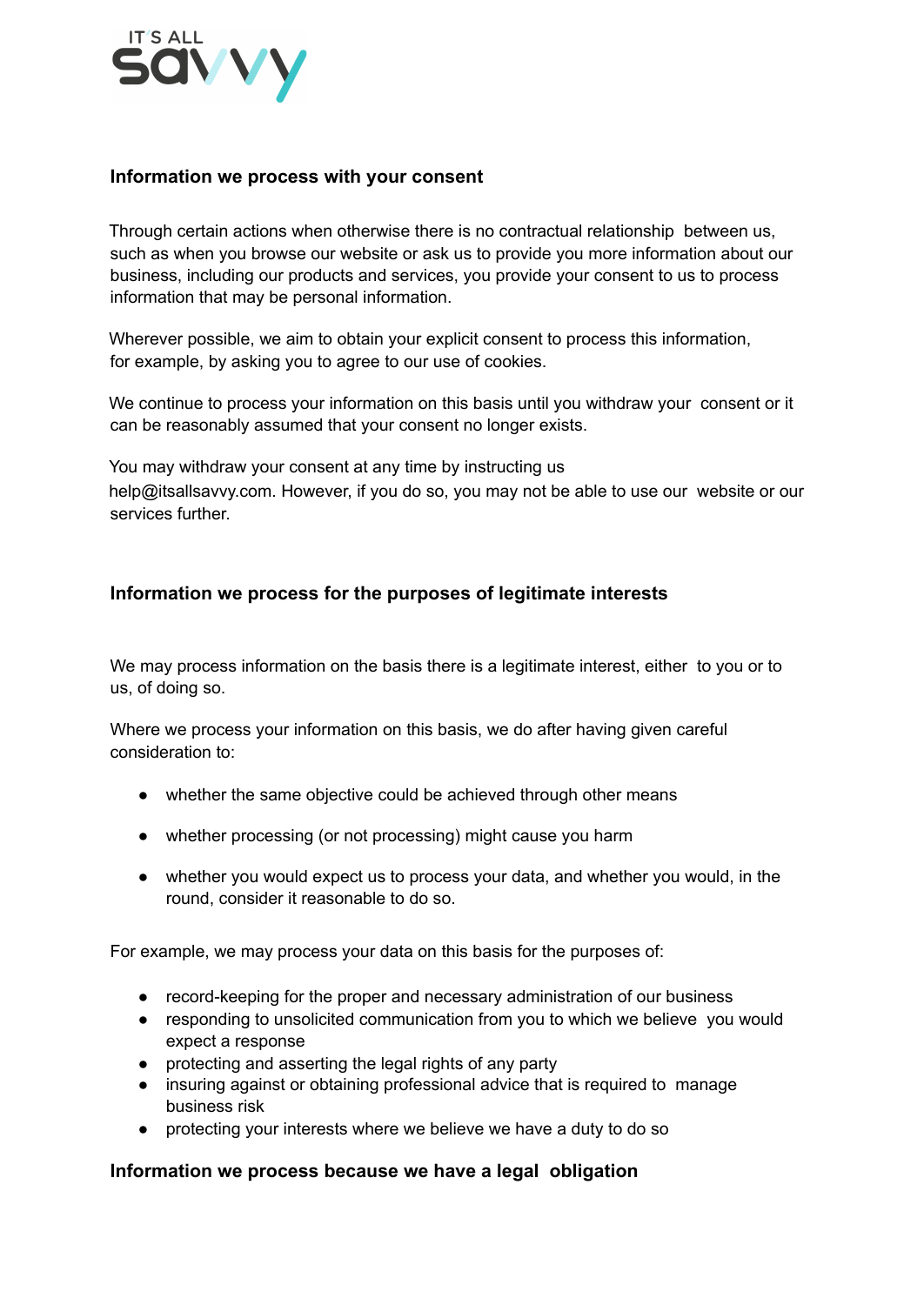

Sometimes, we must process your information in order to comply with a statutory obligation.

For example, we may be required to give information to legal authorities if they so request or if they have the proper authorisation such as a search warrant or court order.

This may include your personal information.

# **Information provided on the understanding that it will be shared with a third party**

Our website and social media platforms allow you to post information with a view to that information being read, copied, downloaded, or used by other people.

Examples include:

- posting a message on our social media platforms
- tagging an image
- clicking on an icon next to another visitor's message to convey your agreement, disagreement or thanks

In posting personal information, it is up to you to satisfy yourself about the privacy level of every person who might use it.

We do store this information, and we reserve a right to use it in the future in any way we decide.

Once your information enters the public domain, we have no control over what any individual third party may do with it. We accept no responsibility for their actions at any time.

Provided your request is reasonable and there is no legal basis for us to retain it, then at our discretion we may agree to your request to delete personal information that you have posted. You can make a request by contacting us at help@itsallsavvy.com.

# **Complaints regarding content on our website or social media platforms**

We attempt to moderate user generated content, but we are not always able to do so as soon as that content is published.

If you complain about any of the content on our website or social media platforms, we shall investigate your complaint. If we feel it is justified or if we believe the law requires us to do so, we shall remove the content while we investigate.

Free speech is a fundamental right, so we have to make a judgment as to whose right will be obstructed: yours, or that of the person who posted the content that offends you.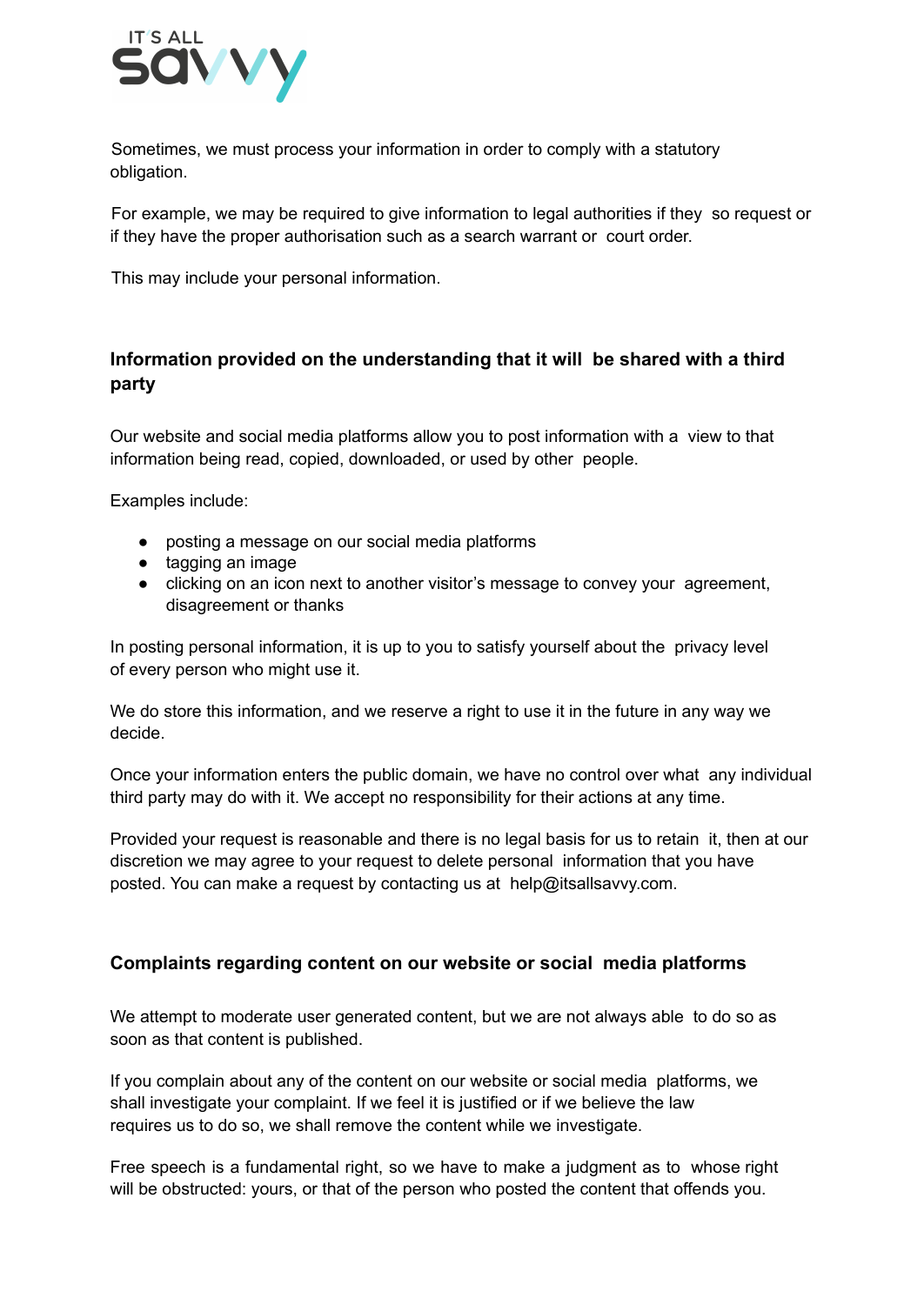

If we think your complaint is vexatious or without any basis, we shall not correspond with you about it.

# **Credit reference**

To assist in combating fraud, we may share information with credit reference agencies, so far as it relates to clients or customers who instruct their credit card issuer to cancel payment to us without having first provided an acceptable reason to us and given us the opportunity to refund their money.

## **Communicating with us**

When you contact us, whether by telephone, through our live chat, website, social media or by e-mail, we collect the data you have given to us in order to reply with the information you need.

We record your request and our reply in order to increase the efficiency of our business.

We keep personally identifiable information associated with your message, such as your name and email address so as to be able to track our communications with you to provide a high quality service.

## **Your Rights**

You have certain rights by law:

- where your personal information is processed on the basis of consent, the right to withdraw that consent;
- the right to confirmation as to whether or not we are holding any of your personal information and, if we are, to obtain a copy of it;
- the right to have certain information provided to you in a portable electronic format (where technically feasible);
- the right to have inaccurate personal information rectified;
- the right to object to your personal information being used for marketing or profiling, or on the basis of our or a third party's legitimate interests;
- the right to restrict how your personal information is used; and
- the right to be forgotten, which allows you to have your personal information erased in certain circumstances (though this is not an absolute right and may not apply if we need to continue using it for a lawful reason).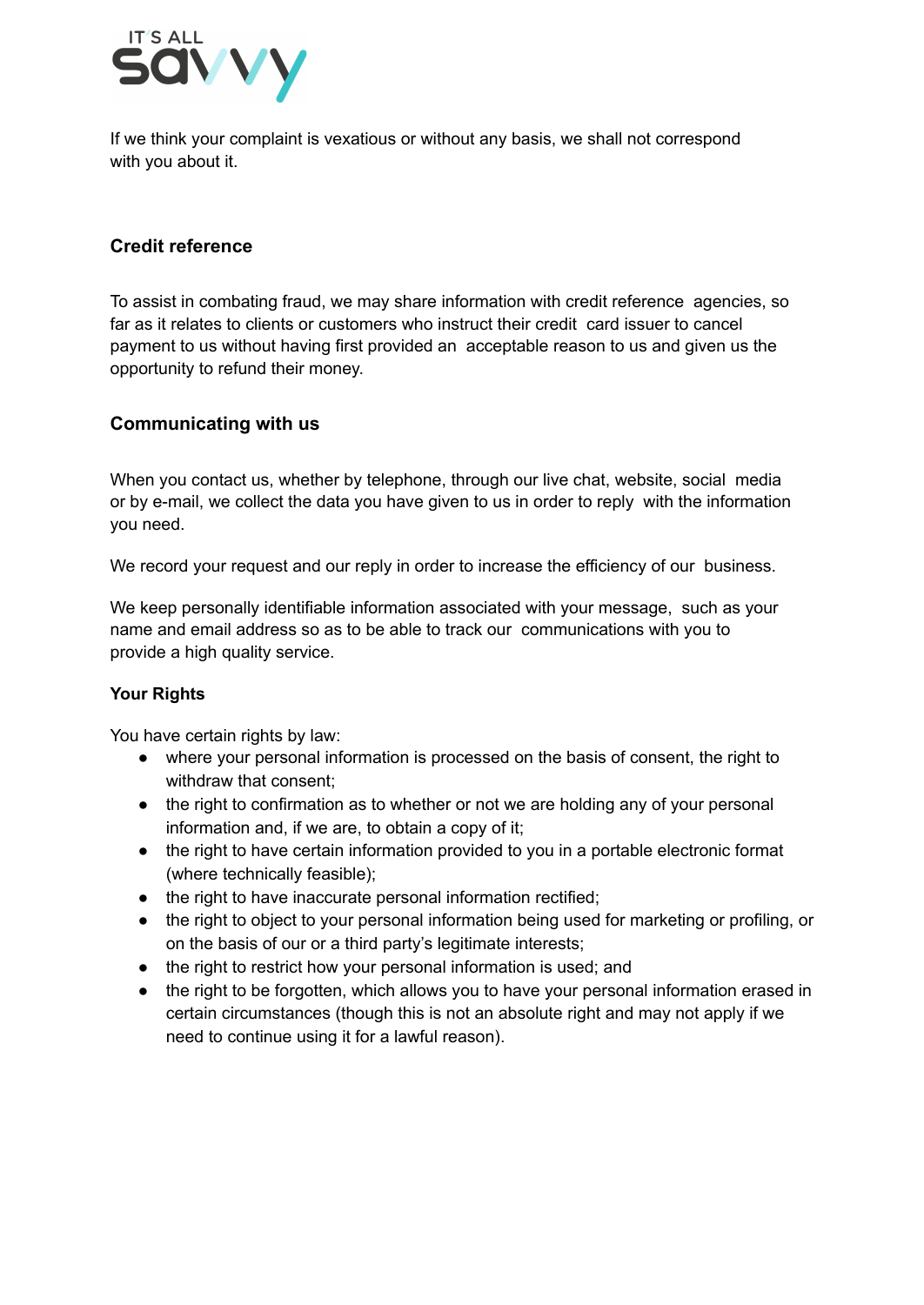

# **Privacy Notice For Partners & End Users**

# **Use of information we collect through automated systems when you visit our website**

When you use our Services, we collect information that your browser sends to us that is called log data, which may include information such as your computer's Internet Protocol ("IP") address, browser version, pages of our Service that you visit, the time and date of your visit, the time spent on those pages, and other statistics.

## **Information you provide to us when creating an account**

When you create an account using either of our Apps or Websites, you provide us with personal information, including your name, e-mail address, postal address, a password, the name of your business (if you are a Partner) and your phone number (if your device has one). We also collect demographic information such as your birth date, age, gender and lifestyle. If you give us permission to do so, we may also collect information about your social media presence, including your usernames.

#### **Information we collect as you use our Services.**

Apps and Browsers We collect information about your device when you download and install one of our Apps, and about your browser when you visit either of our Websites. The information we collect includes:

- how you found our Website: including but not limited to whether you discovered us through a search engine, a partner website, an ad campaign, or email campaign;
- technical information: your IP address, device type, language and region settings, and other details about how you interact with our Apps and Website; and
- location information: if you have activated one of our Apps and permitted your mobile or other location-aware device to transmit location data, we will collect this automatically. This may include country, province, city, or neighbourhood information.

## **When Using Our Services as an End User**

We may collect the following information about you

- areas of interest: including the types of Partner offerings that interest you;
- referrals: information about friends who referred you, or who you have referred to Its All Savvy; • correspondence: copies of correspondence, text, email and other communications you have with us or with Partners via the Apps:
- participation: we will collect and retain the comments you make to the forums, bulletin boards, discussion groups, chat rooms, reviews, or other methods of communication that may be offered, including those you make on our social media pages;
- transaction details: information about how you interact with the Its All Savvy app, such as Partner offerings you view, purchase, redeem, and/or post, and the Partners you add to your favourites page; and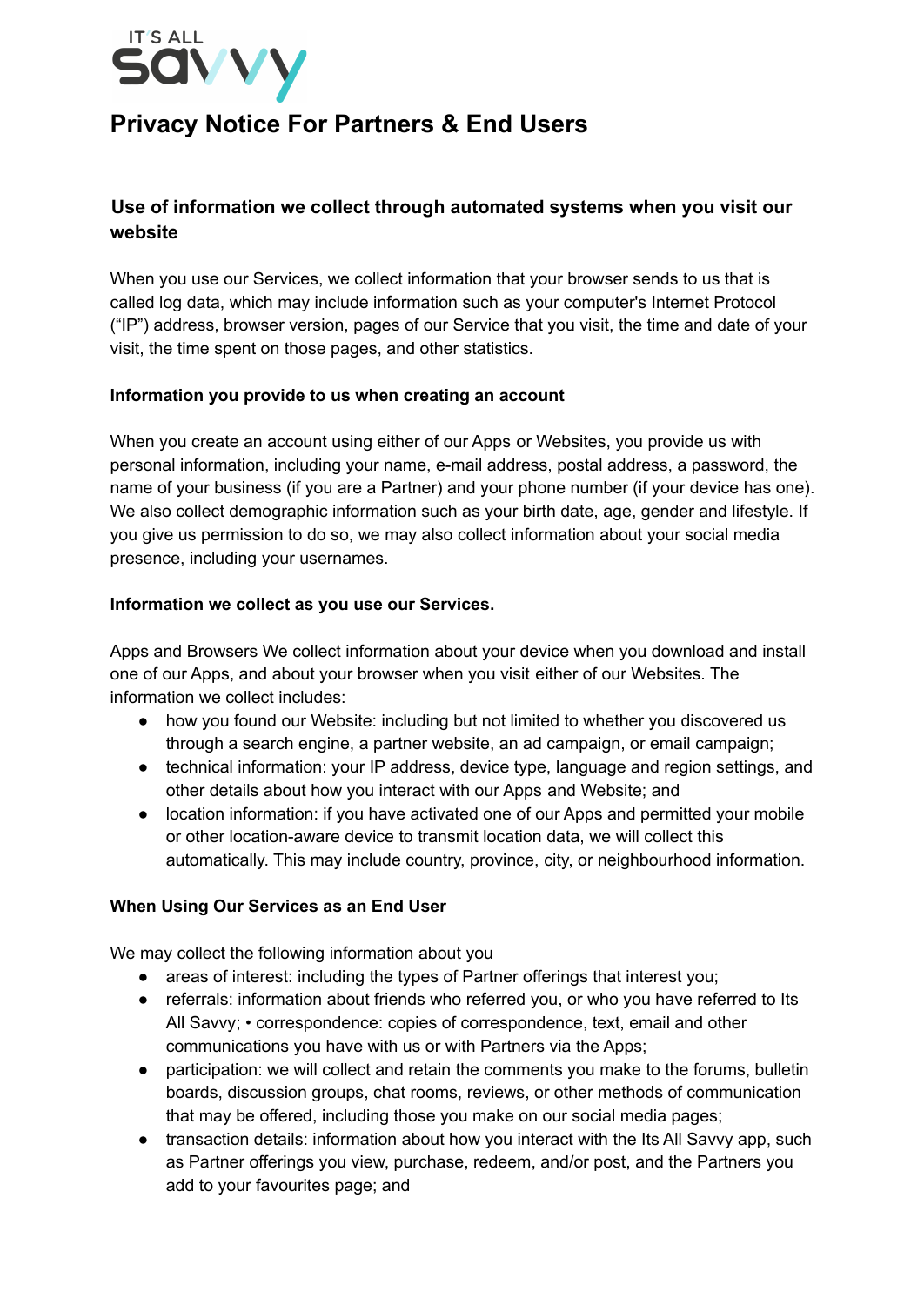

● financial account information: we collect minimal financial information as needed for our payment processing partners in order to provide payments functionality to our Partners (such as your credit or debit card number, expiration date, and card verification number). This information is held securely by our reputable payment processing partners and It's All Savvy or any of its employees do not have access to it.

We may collect information from you about someone else. If you provide Its All Savvy with personal information about someone else, for example when making a booking, you must ensure that you are authorised to disclose that information to Its All Savvy and that, without Its All Savvy taking any further steps required by applicable data protection or privacy law. Its All Savvy may collect, use and disclose such information for the purposes described in this Policy.

If Its All Savvy has been given personal information about you by another user and you would not like us to retain it, please contact us at [hello@itsallsavvy.com](mailto:hello@itsallsavvy.com)

## **We may use personal information held about you as an End User in order to:**

- provide you with offers for products and services from participating Partners, including offers based on variables such as stated and anticipated customer interests, personal characteristics, or location;
- recommend certain Partners offerings to you (e.g., to suggest Partners to add to your favourites page or remind you when it's time to rebook a service);
- facilitate and fulfil requests for appointments for Partner offerings, including their purchase and redemption;
- evaluate eligibility of customers for certain offers, products or services, and evaluate the types of offers, products or services that may be of interest to End users;
- track redemption of Partner offerings and perform other analytics;
- improve our Services, including performing analysis, tracking your use of the Services for the purposes of displaying advertising and content;
- provide customer support, including to our Partners;
- communicate and provide additional information that may be of interest to you or Partner clients about Its All Savvy the Savvy Software platforms and our Partners
- send you reminders, technical notices, updates, security alerts and support and administrative messages;
- to notify Partners where you have purchased services from a Partner through Its All Savvy, or participated in an offer, contest or other activity sponsored or offered through Its All Savvy on behalf of the Partner.
- to notify Partners where you have purchased services from a Partner through Its All Savvy, or participated in an offer, contest or other activity sponsored or offered through Its All Savvy on behalf of the Partner.
- manage our everyday business needs such as administration of the Services, forum management, fulfilment, analytics, fraud prevention, enforcement of our corporate reporting obligations, terms of use, or to comply with the law.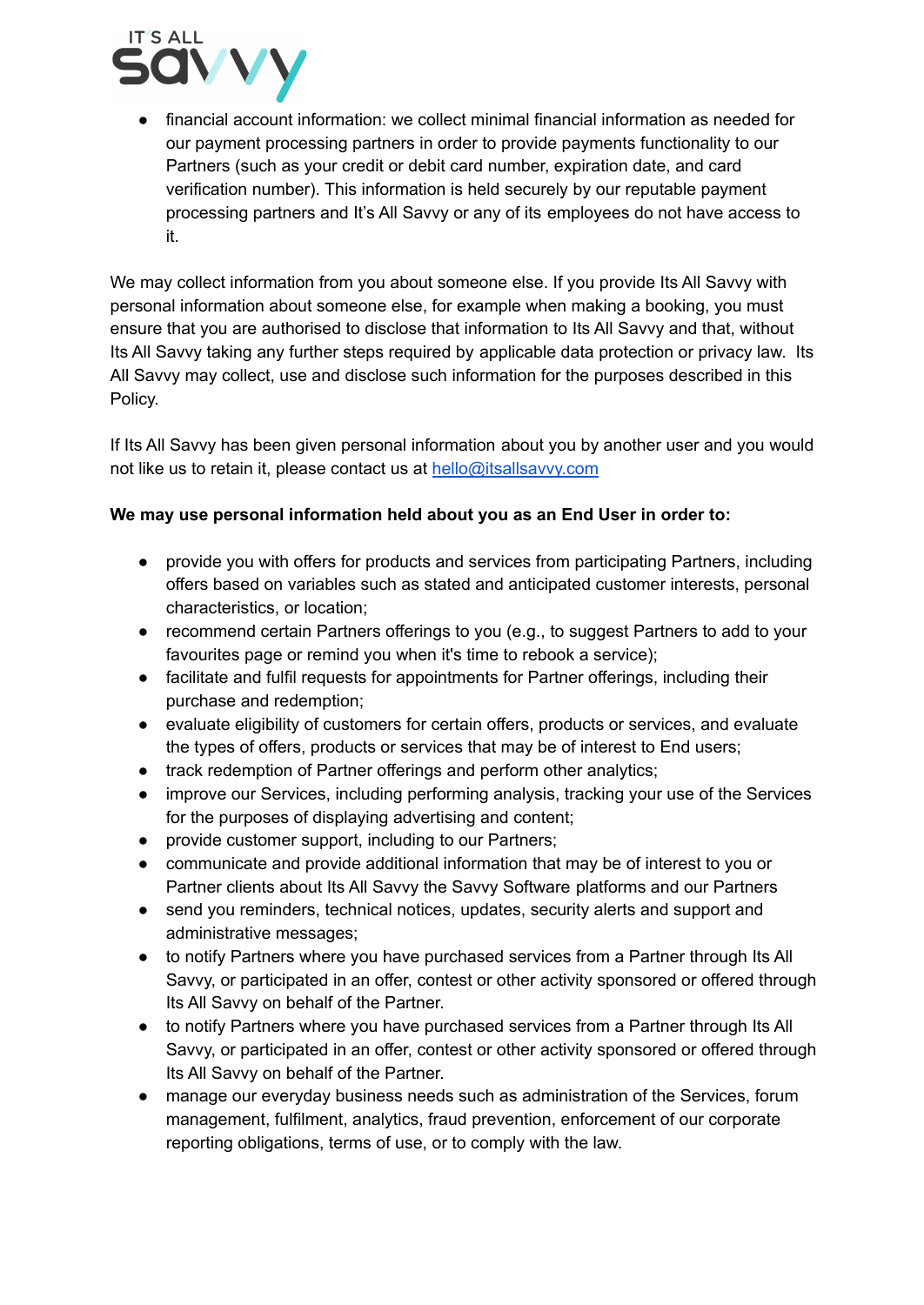

#### **When Using Our Services as a Partner**

We may collect the following details about you:

- bank details: in order to submit payments to you, we need to collect your bank account and sort code;
- business related information: your business name, a description of your business, titles, names of your staff members;
- availability and scheduling information: information about your business calendars and staff availability from your Savvy account;
- social media information: information from your Facebook page, Twitter feed, LinkedIn profile, and
- customer information: where you upload your customer database to our servers, we will retain the personal information it contains subject to our Data Retention Policy. We will not share that personal information with any other Its All Savvy account holders.
- Payment information for your Its All Savvy subscription is never taken by us or transferred to us either through our website or otherwise. Our employees and contractors do not have access to it.
- At the point of payment, you are transferred to a secure page on the website of Stripe or other reputable payment service provider. That page may be branded to look like a page on our website, but it is not controlled by us.
- We hold information relating to the amount and frequency of your payments, but we do not hold details relating to your bank account or debit/credit card.

## **We may use personal information held about you as a partner as follows:**

- to affiliated companies (e.g., subsidiaries and other companies owned by or controlled by Its All Savvy);
- to service providers that are hired by us to provide administrative and communication services on our behalf, such as website hosting, the processing and delivery of mailings, providing customer support, or providing credit card processing services;
- to business partners and other advertisers as part of an offer, contest, distribution partnership, or other activity that is provided by or in conjunction with Its All Savvy and its business partners and in which you have elected to participate.
- to third parties to whom we may choose to sell, transfer, or merge parts of our business or our assets.
- Alternatively, we may seek to acquire other businesses or merge with them. If a change happens to our business, then the new owners may use your personal information in the same way as set out in this policy; and
- we may feed Partner information to third party websites (excluding customer lists), which may result in Partner information appearing in search engine results; and such results may include a corresponding link to schedule an appointment through Savvy Bookings;

#### **We may use aggregated non-personally identifiable data to:**

- assist us to better understand how our customers are using the Services,
- provide our customers with further information regarding the uses and benefits of the Services, • enhance small business productivity, including by creating useful business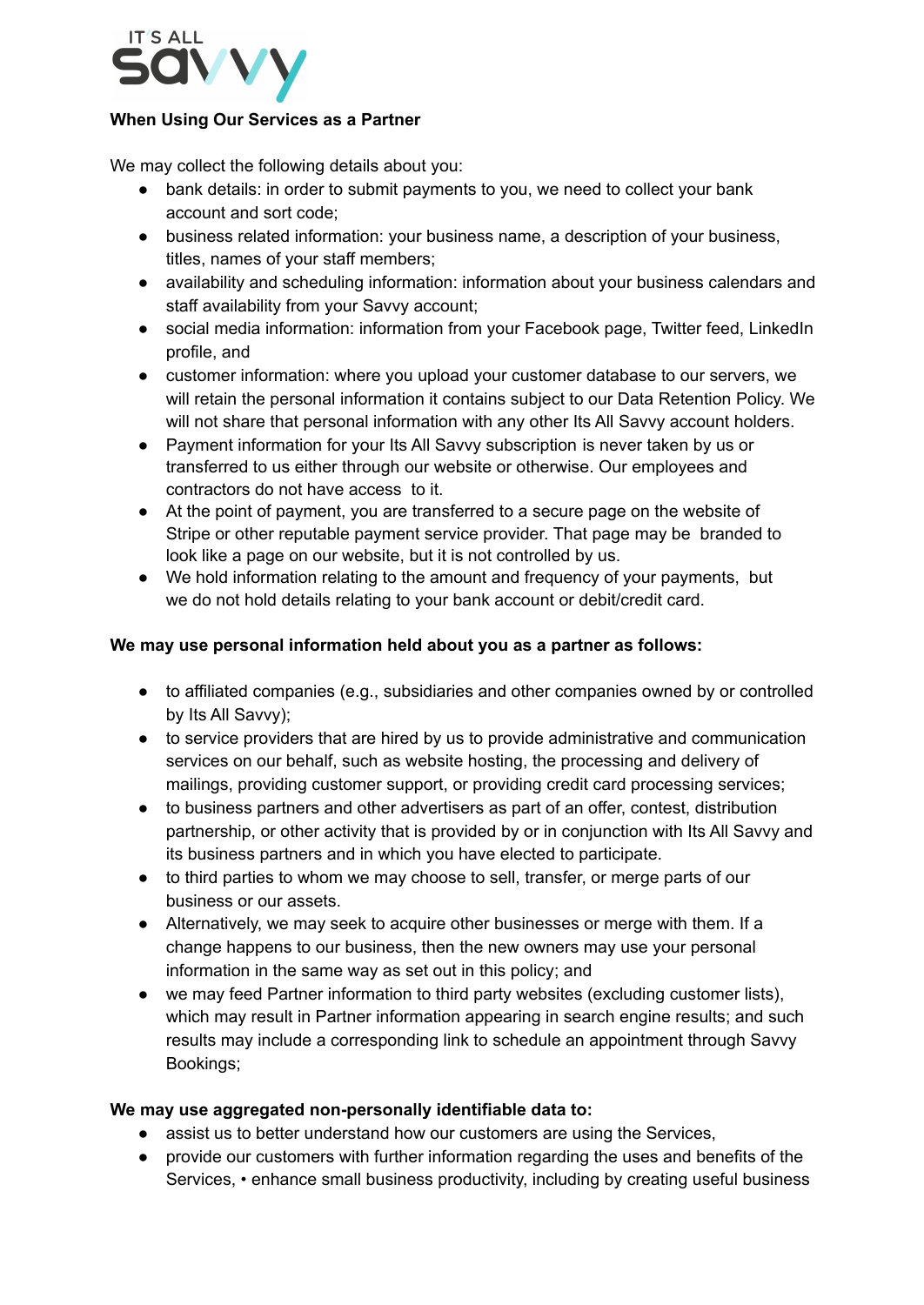

insights from that aggregated data and allowing you to benchmark your business's performance against that aggregated data, and

● otherwise to improve the Services.

# **Cookies, Pixel Tags, and Other Web Beacons**

Cookies are small text files that are placed on your computer's hard drive by your web browser when you visit any website. They allow information gathered on one web page to be stored until it is needed for use on another, allowing a website to provide you with a personalised experience and the website owner with statistics about how you use the website so that it can be improved.

Pixel tags and web beacons are tiny graphic images placed on website pages or in our emails that allow us to determine whether you have performed specific actions. These tools allow us to measure response to our communications and improve our web pages and promotions.

Some cookies may last for a defined period of time, such as one day or until you close your browser. Others last indefinitely. Your web browser should allow you to delete any you choose. It also should allow you to prevent or limit their use.

Our website uses cookies. They are placed by software that operates on our servers, and by software operated by third parties whose services we use.

When you first visit our website, we ask you whether you wish us to use cookies. If you choose not to accept them, we shall not use them for your visit except to record that you have not consented to their use for any other purpose.

If you choose not to use cookies or you prevent their use through your browser settings, you will not be able to use all the functionality of our website.

We use cookies in the following ways:

- to track how you use our website
- to record whether you have seen specific messages we display on our website
- to keep you signed in our site
- to record your answers to surveys and questionnaires on our site while you complete them
- to record the conversation thread during a live chat with our support team

## **Personal identifiers from your browsing activity**

Requests by your web browser to our servers for web pages and other content on our website are recorded.

We record information such as your geographical location, your Internet service provider and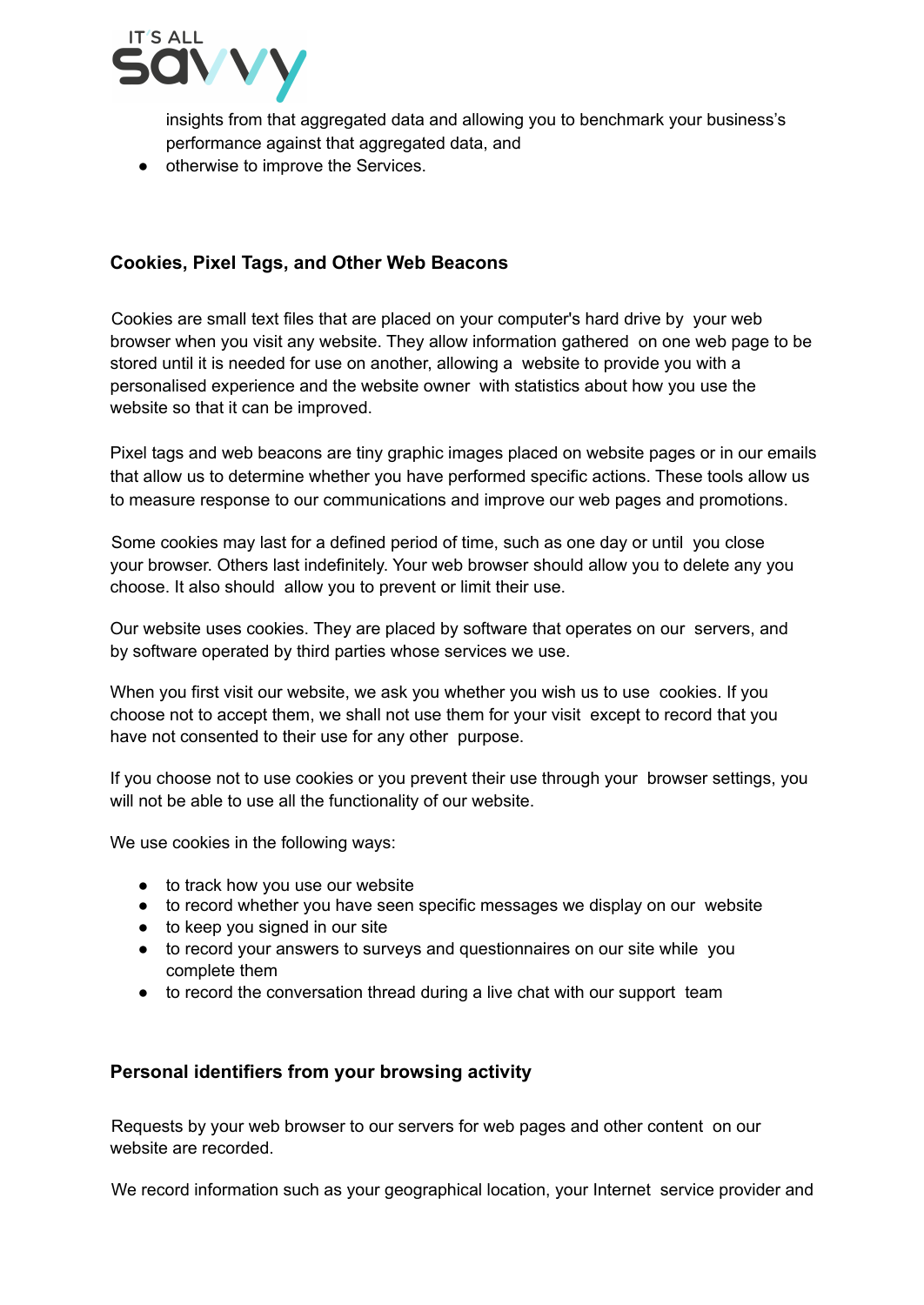

your IP address. We also record information about the software you are using to browse our website, such as the type of computer or device and the screen resolution.

We use this information in aggregate to assess the popularity of the webpages on our website and how we perform in providing content to you.

If combined with other information we know about you from previous visits, the data possibly could be used to identify you personally, even if you are not signed in to our website.

## **Our use of re-marketing**

Re-marketing involves placing a cookie on your computer when you browse our website in order to be able to serve to you an advert for our products or services when you visit some other website.

We may use a third party to provide us with re-marketing services from time to time. If so, then if you have consented to our use of cookies, you may see advertisements for our products and services on other websites.

#### **Google Analytics**

Our Websites use Google Analytics to show relevant adverts to users who have previously visited us as they browse the web. This enables us to tailor our marketing to better suit your needs and only display ads that are relevant to you.

You may see Its All Savvy, one of our software platforms or one of our Partners in search results pages (using Google Adwords), on YouTube, in banner adverts on Gmail and on other services run by Google. Any information collected will be used in accordance with our own privacy policy and Google's privacy policy.

If you do not wish to see ads, you can:

• opt out of Google's use of cookies through Google's Ads Settings

• refuse the use of cookies by downloading and installing Google Analytics Opt-out Browser Add-on.

#### **Facebook Remarketing**

We also use similar targeted advertising technology to ensure that we only serve people with adverts on their Facebook pages that are relevant to them. To enable us to do this, we include a Facebook Pixel. The information collected will be used in accordance with our own privacy policy, as well as Facebook's privacy policies.

Using the Facebook Pixel, we can also remarket adverts to you through Instagram.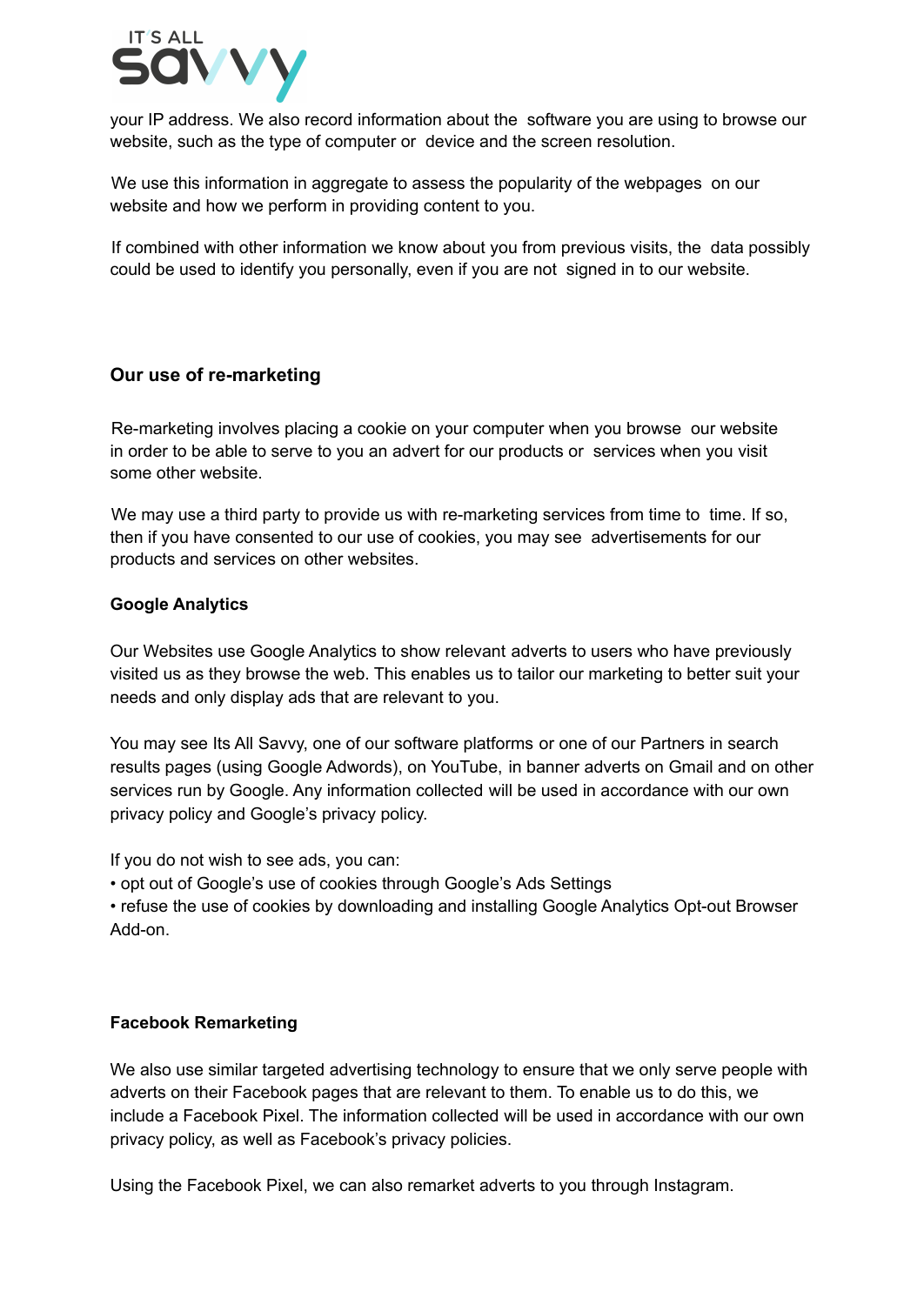

You can set preferences for how Facebook advertises to you using your Facebook ad preferences.

Opting Out of Cookies You can refuse to accept some or all cookies by modifying settings within your browser. For guidance on how to do this, please visit http://www.aboutcookies.org.

If you block strictly necessary cookies, you may be unable to access certain parts of our Websites.

# **Disclosure and sharing of your information**

# **Third party advertising on our social media platforms**

Third parties may advertise on our social media platforms. In doing so, those parties, their agents or other companies working for them may use technology that automatically collects information about you when their advertisement is displayed on our social media platforms.

They may also use other technology such as cookies or JavaScript to personalise the content of, and to measure the performance of their adverts.

We do not have control over these technologies or the data that these parties obtain. Accordingly, this privacy notice does not cover the information practices of these third parties.

## **Data may be processed outside the European Union**

Our websites are hosted in the United Kingdom and Ireland and in other countries where we target our business activities.

We may also use outsourced services in countries outside the European Union from time to time in other aspects of our business.

Accordingly data obtained within Ireland or the UK or any other country could be processed outside the European Union. We use the following safeguards with respect to data transferred outside the European Union:

- the processor abides by the same binding corporate rules regarding data processing as we do.
- the data protection clauses in our contracts with data processors include transfer clauses written by or approved by a supervisory authority in the European Union.
- we comply with a code of conduct approved by a supervisory authority in the European Union.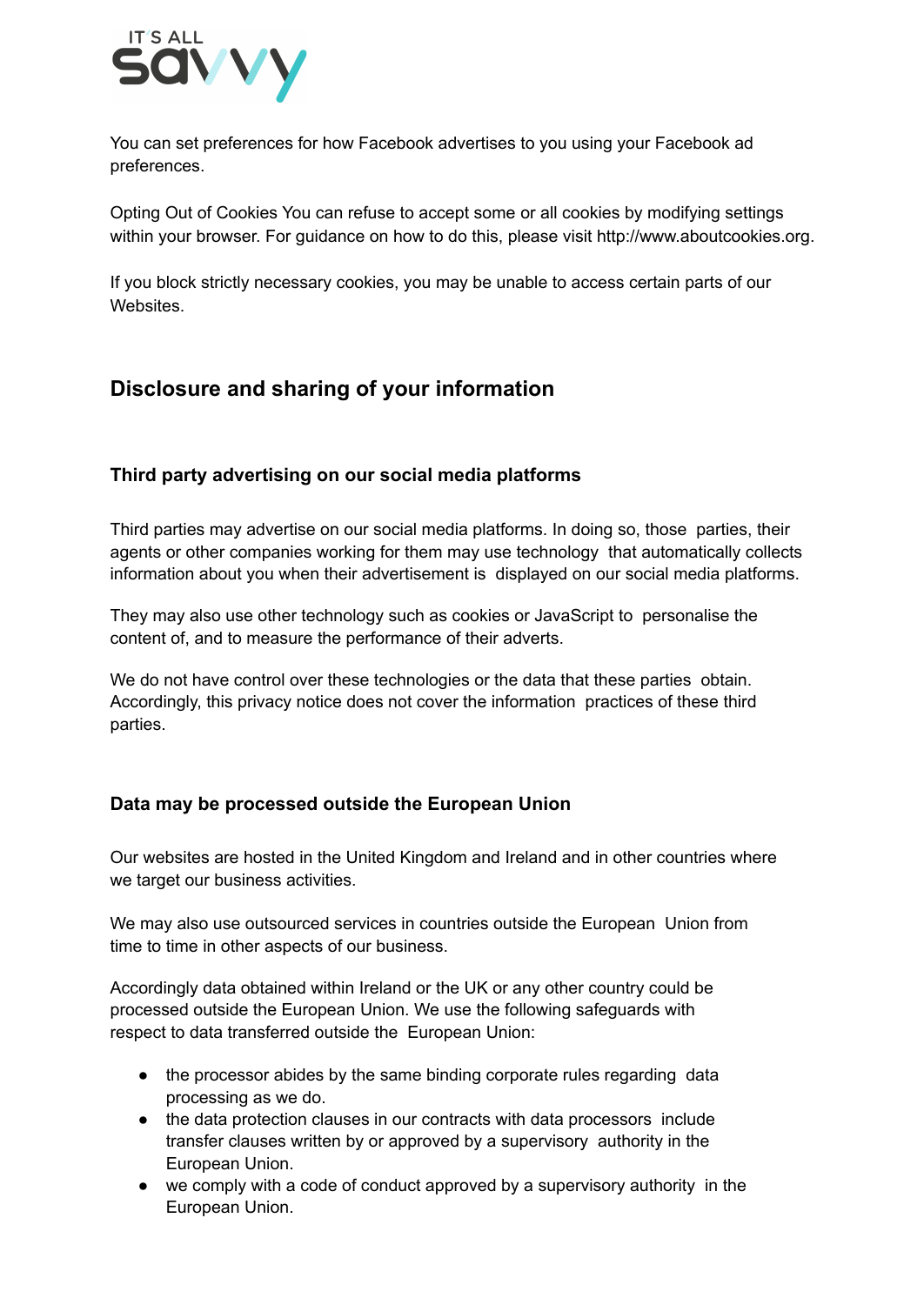

- we are certified under an approved certification mechanism as provided
- both our organisation and the processor are public authorities between whom there is either a legally binding agreement or administrative arrangements approved by a supervisory authority in the European Union relating to protection of your information.

# **Control over your own information**

#### **Your duty to inform us of changes**

It is important that the personal data we hold about you is accurate and current. Please keep us informed if your personal data changes.

## **Access to your personal information**

At any time you may review or update personally identifiable information that we hold about you, by contacting us at [help@itsallsavvy.com](mailto:help@itsallsavvy.com).

## **Removal of your information**

If you wish us to remove personally identifiable information we hold about you, you should contact us to make your request. This may limit the service we can provide to you. Its All Savvy will store personal data as long as Partner accounts continue to use our software, and for a period of not more than 24 months thereafter. Users may elect to have their data removed from Its All Savvy either by contacting the Partner directly or by contacting hello@itsallsavvy.com

In the case that a Partner gives written intention to cease to use our software, information stored with their account shall be encrypted and/or removed.

#### **Storage and Retention**

Our data is hosted and stored within the Dublin (Ireland) and London (UK)

When necessary, the information that we collect from you may also be processed by staff operating outside the United Kingdom or the European Economic Area (EEA) who work for us or for one of our partners.

Whenever data is transferred outside of the UK or EEA, we will take all steps reasonably necessary to ensure that any transferred personal information is treated securely and in accordance with applicable data protection laws.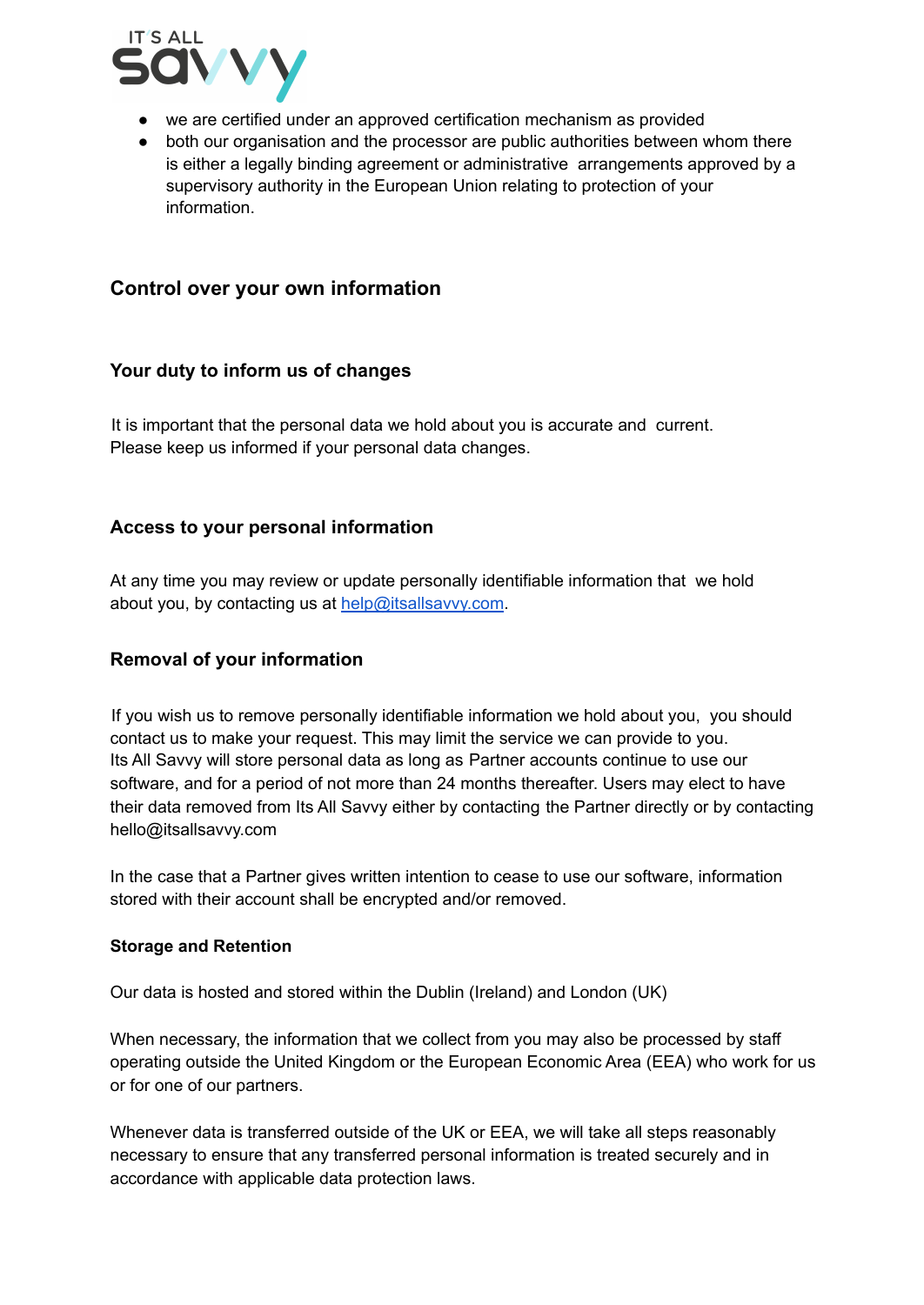

# **Verification of your information**

When we receive any request to access, edit or delete personal identifiable information we shall first take reasonable steps to verify your identity before granting you access or otherwise taking any action. This is important to safeguard your information.

# **Other matters**

# **Use of site by children**

We do not sell products or provide services for purchase by children, nor do we market to children.

If you are under 18, you may use our website only with consent from a parent or guardian

#### **Job application and employment**

If you send us information in connection with a job application, we may keep it for up to three years in case we decide to contact you at a later date.

If we employ you, we collect information about you and your work from time to time throughout the period of your employment. This information will be used only for purposes directly relevant to your employment. After your employment has ended, we will keep your file for six years before destroying or deleting it.

## **Encryption of data sent between us**

We use Secure Sockets Layer (SSL) certificates to verify our identity to your browser and to encrypt any data you give us.

Whenever information is transferred between us, you can check that it is done so using SSL by looking for a closed padlock symbol or other trust mark in your browser's URL bar or toolbar.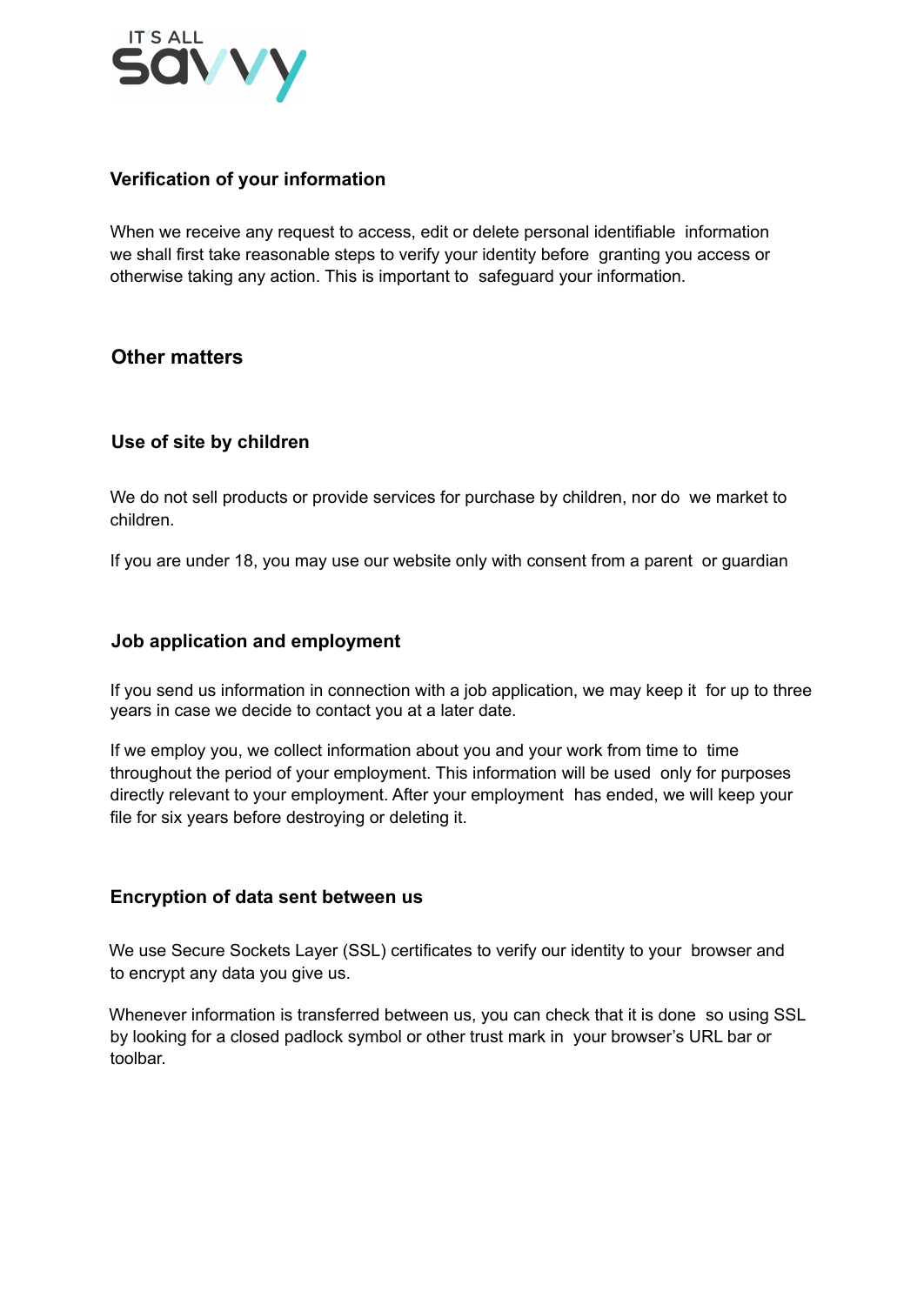

## **How you can complain**

If you are not happy with our privacy policy or if you have any complaints then you should tell us. If a dispute is not settled then we hope you will agree to attempt to resolve it by engaging in good faith with us in a process of mediation or arbitration.

If you are in any way dissatisfied about how we process your personal information, you have a right to lodge a complaint with the Information Commissioner's Office (ICO). This can be done at https://ico.org.uk/make-a complaint/. We would, however, appreciate the opportunity to talk to you about your concern before you approach the ICO.

## **Complaining**

When we receive a complaint, we record all the information you have given to us. We use that information to resolve your complaint.

If your complaint reasonably requires us to contact some other person, we may decide to give to that other person some of the information contained in your complaint. We do this as infrequently as possible, but it is a matter for our sole discretion as to whether we do give information, and if we do, what that information is.

We may also compile statistics showing information obtained from this source to assess the level of service we provide, but not in a way that could identify you or any other person.

#### **Retention period for personal data**

Except as otherwise mentioned in this privacy notice, we keep your personal information only for as long as required by us:

- to provide you with the services you have requested;
- to comply with other law, including for the period demanded by our tax authorities;
- to support a claim or defence in court.

#### **Compliance with the law**

Our privacy policy has been compiled so as to comply with the law of every country or legal jurisdiction in which we aim to do business. If you think it fails to satisfy the law of your jurisdiction, we should like to hear from you.

However, ultimately it is your choice as to whether you wish to use our websites, apps, social media platforms or software product.